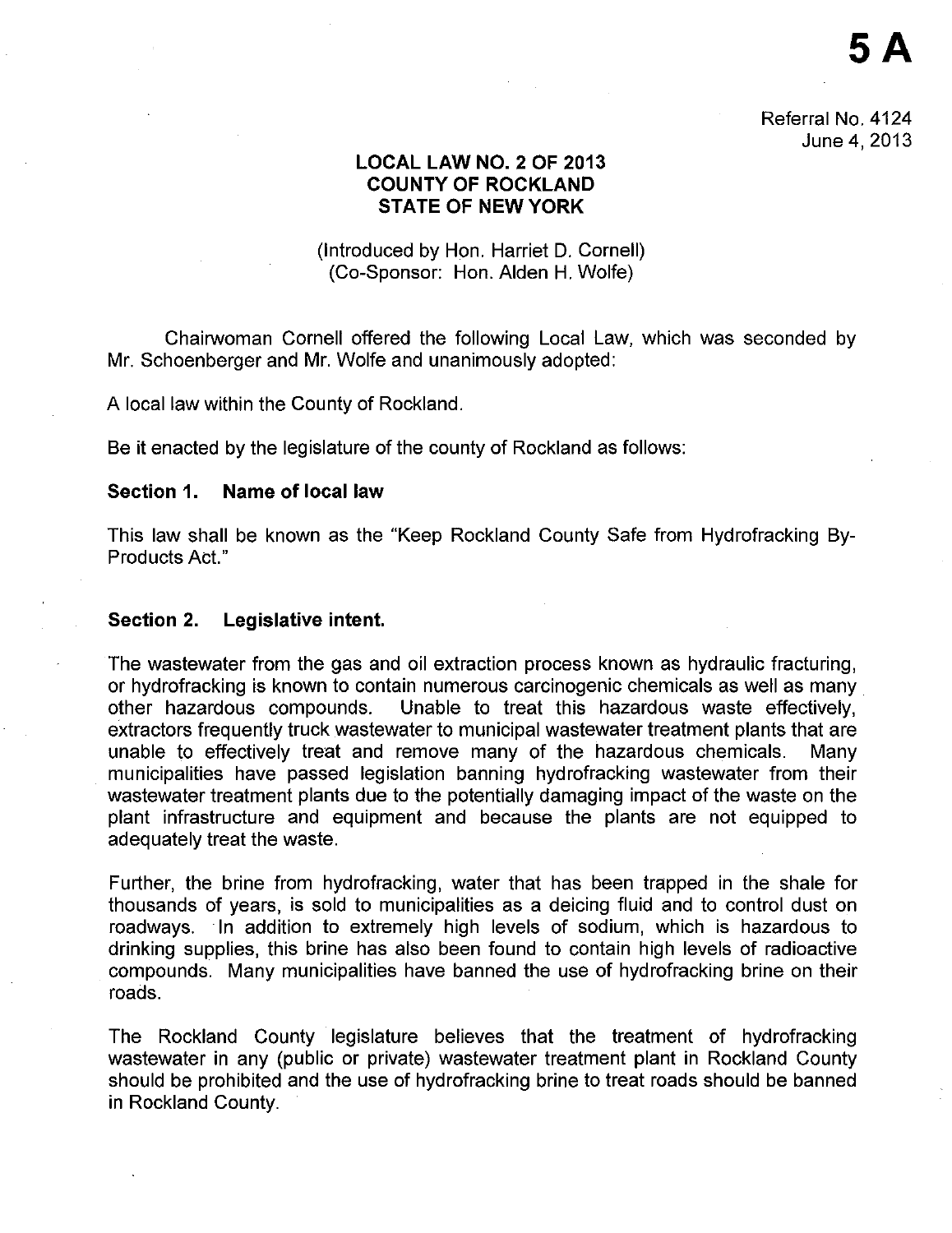# **Section 3. Definitions.**

As used in this article, the following terms shall have the meanings indicated:

- **A. COUNTY-** The County of Rockland, New York.
- **B. HYDRAULIC FRACTURING**  the fracturing of shale formations by manmade fluid-driven techniques for the purpose of stimulating natural gas or other subsurface hydrocarbon production.
- **C. NATURAL GAS EXTRACTION ACTIVITIES**  all geologic or geophysical activities related to the exploration for or extraction of natural gas or other subsurface hydrocarbon deposits, including, but not limited to, core and rotary drilling and hydraulic fracturing.
- **D. NATURAL GAS WASTE-** shall mean any waste that is generated as a result of natural gas extraction activities, which may consist of water, chemical additives, or naturally occurring radioactive materials ("NORMs") and heavy metals. Natural gas waste includes, but is not limited to, leachate from solid wastes associated with natural gas extraction activities.
- **E.** APPLICATION shall mean the physical act of placing or spreading natural gas waste on any road or real property located within the County of Rockland.

## **Section 4. Prohibitions.**

- **A.** The introduction of natural gas waste into any wastewater treatment facility within or operated by the County is prohibited.
- **B.** The sale of natural gas waste within the County is prohibited.
- **C.** The application of natural gas waste on any road or real property located within the County is prohibited.

# **Section 5. Provision to be included in bids and contracts related to the construction or maintenance of County roads.**

- **A.** All bids and contracts related to the purchase or acquisition of materials to be used to construct or maintain a County road shall include a provision stating that no materials containing natural gas waste shall be provided to the County.
- **B.** All bids and contracts related to the retention of services to construct or maintain a County road shall include a provision stating that no materials containing natural gas waste shall be utilized in providing such a service.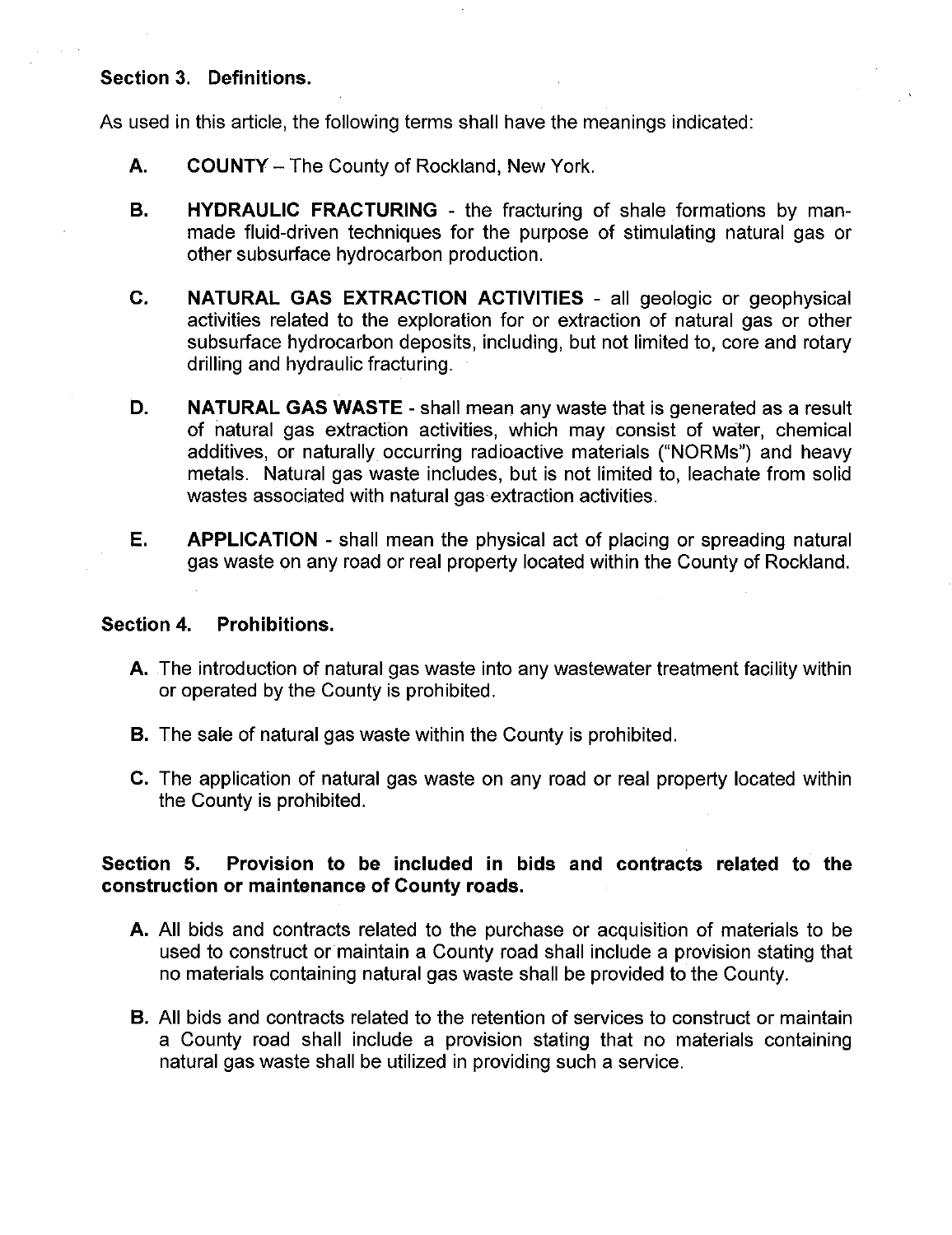## **Section 6. Duty of Employees to be familiar with this Chapter.**

The County Executive or, at the County Executive's option, any Department head or commissioner appointed by the County Executive is authorized to develop policies to ensure county employees are familiar with the provisions of this Chapter and take such steps as are directed by the County Executive or such department head or commissioner to ensure a diligent effort by the County that materials supplied. to the County or used on County roads or property comply with this law. This Section shall not excuse non-compliance by a contractor or vendor of the County.

# **Section 7. Penalties.**

This law shall apply to any and all actions occurring on or after the effective date of this law. Any violation of Section 4 of this Chapter shall be an unclassified misdemeanor punishable by a fine not to exceed \$25,000.00 per violation and/or up to thirty days' imprisonment. Each sale and/or application of natural gas waste shall constitute a separate and distinct violation.

### **Section 8. Severability.**

If any clause, sentence, paragraph, subdivision, section or part of this local law or the application thereof to any person, individual, corporation, firm, partnership, entity or circumstance shall be adjudged by any court of competent jurisdiction to be invalid or unconstitutional, such order or judgment shall not affect, impair, effect or invalidate the remainder thereof, but shall be confined in its operation to the clause, sentence, paragraph, subdivision, section or part of this law or in its application to the person, individual, corporation, firm, partnership, entity or circumstance directly involved in the controversy in which such order or judgment shall be rendered.

#### **Section 9. Effective date.**

This local law shall take effect sixty days after it is filed with the New York State Department of State.